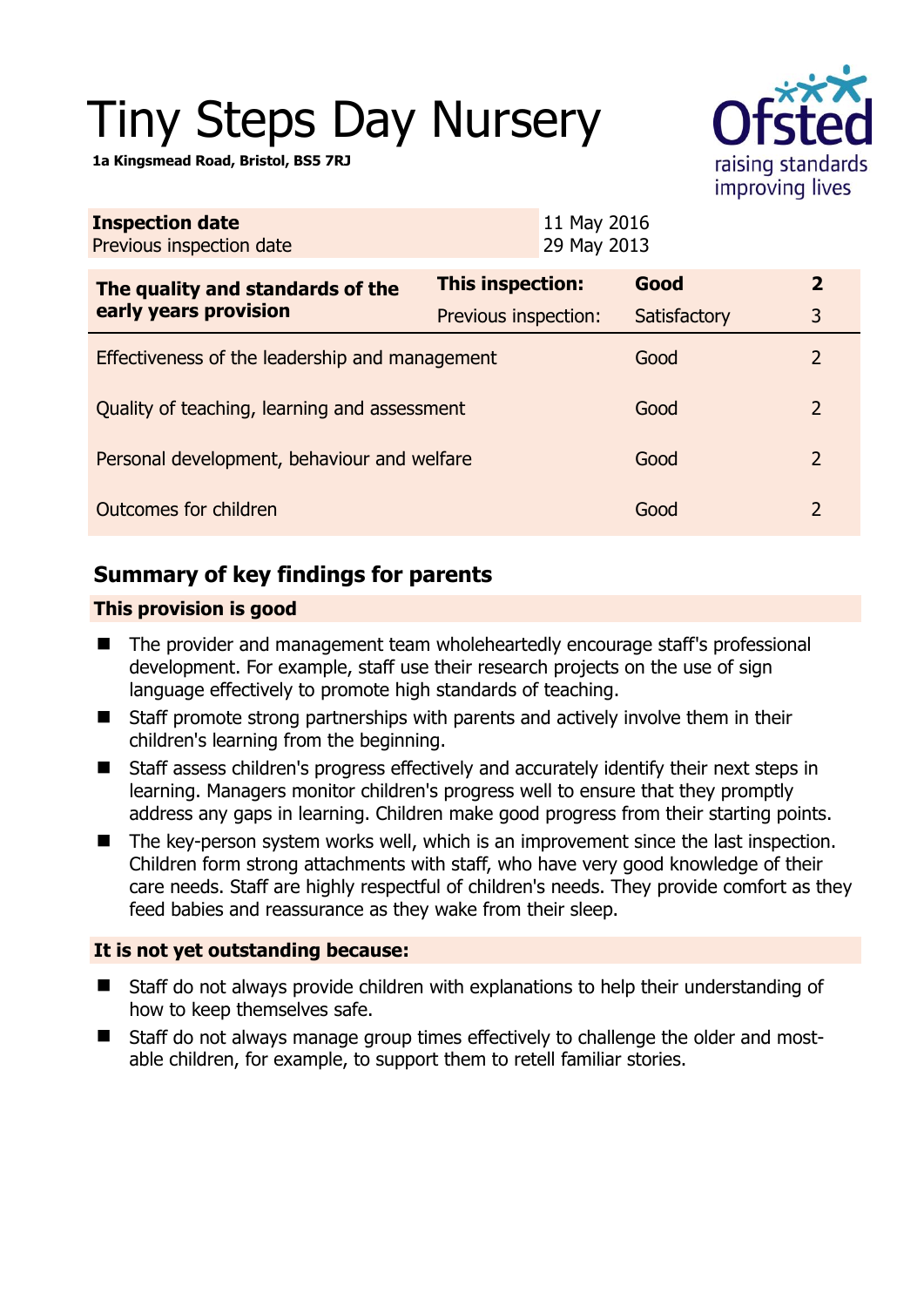# **What the setting needs to do to improve further**

#### **To further improve the quality of the early years provision the provider should:**

- develop further children's understanding of how to keep themselves safe
- review the use of group times, to ensure that the older and most-able children are fully challenged at these times.

#### **Inspection activities**

- The inspector observed the quality of teaching as children played inside and outside.
- The inspector spoke to the management team, staff, parents and children at convenient times during the inspection.
- The inspector completed a joint observation with a member of the management team.
- The inspector sampled documentation, including children's assessment records, feedback from parents and the nursery's self-evaluation.

#### **Inspector**

Rachael Williams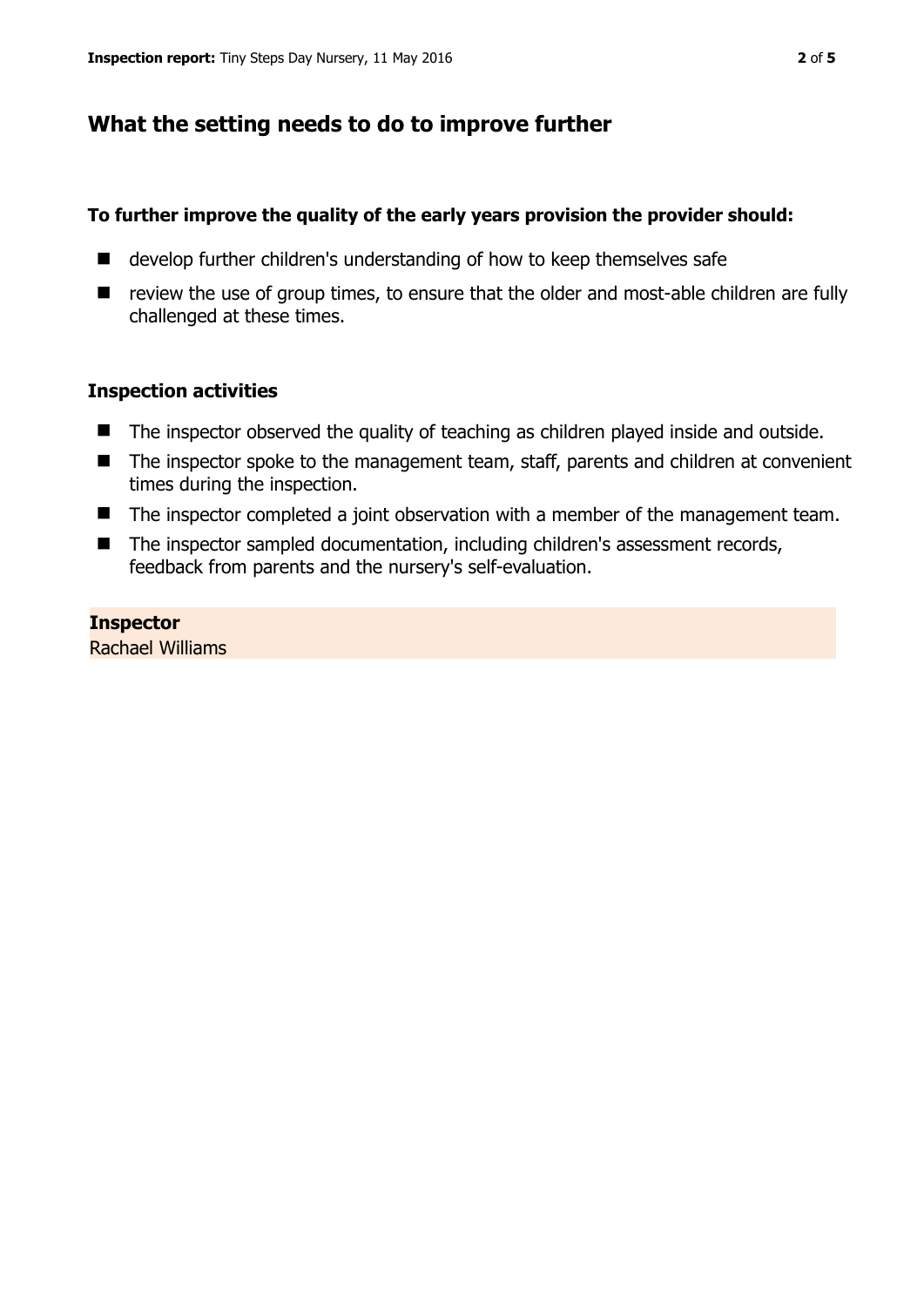## **Inspection findings**

#### **Effectiveness of the leadership and management is good**

The arrangements for safeguarding are effective. Following the last inspection, the management team has ensured that all staff have comprehensive knowledge of their responsibility to report any concerns about a child. The provider has good arrangements to ensure that all staff are suitable for their role, for example, through effective induction for new staff, and ongoing supervision and appraisal. The management team and staff evaluate the provision well. For example, there has been a key focus on improving the outdoor environment, to provide children with a wealth of experiences.

#### **Quality of teaching, learning and assessment is good**

Staff use their knowledge and training well. They complete detailed observations and use these effectively to plan an exciting range of experiences for young children to explore. Children thoroughly enjoy their outdoor play. They use tools purposefully, showing good fine motor skills. For example, toddlers show excitement at their discoveries as they use resources to transport water and to mix bubbles. Staff make good use of opportunities to promote children's communication and language skills. For example, while children play outside, staff change the words to familiar rhymes and use a lively voice to encourage children to come on a bug hunt. Children thoroughly enjoy familiar songs and rhymes, and they confidently join in with the actions and some repeated phrases.

#### **Personal development, behaviour and welfare are good**

Staff's positive interactions help children to gain good self-esteem and confidence. For example, staff consistently reassure and praise children as they descend the stairs, and they give them time to manage the task independently. Staff get to know the children well before they start at the nursery, for example, through home visits. There are secure arrangements to help children transfer smoothly to the other site and develop strong bonds with their new key person. Toddlers show care and concern for their younger friends when they are upset and engage them in their play. Children are encouraged to make decisions from an early age. For example, they choose whether to play outside and choose which fruit snack they prefer. Children become aware of hygienic routines, such as washing their hands before they eat.

#### **Outcomes for children are good**

Children gain the skills required for their next steps in learning. They show awe and wonder at their discoveries, for example, that their actions cause an effect, such as changing the colour on interactive toys. Children build strong friendships and are happy to share the toys, for example, passing a maraca to their friend so they can explore sound together.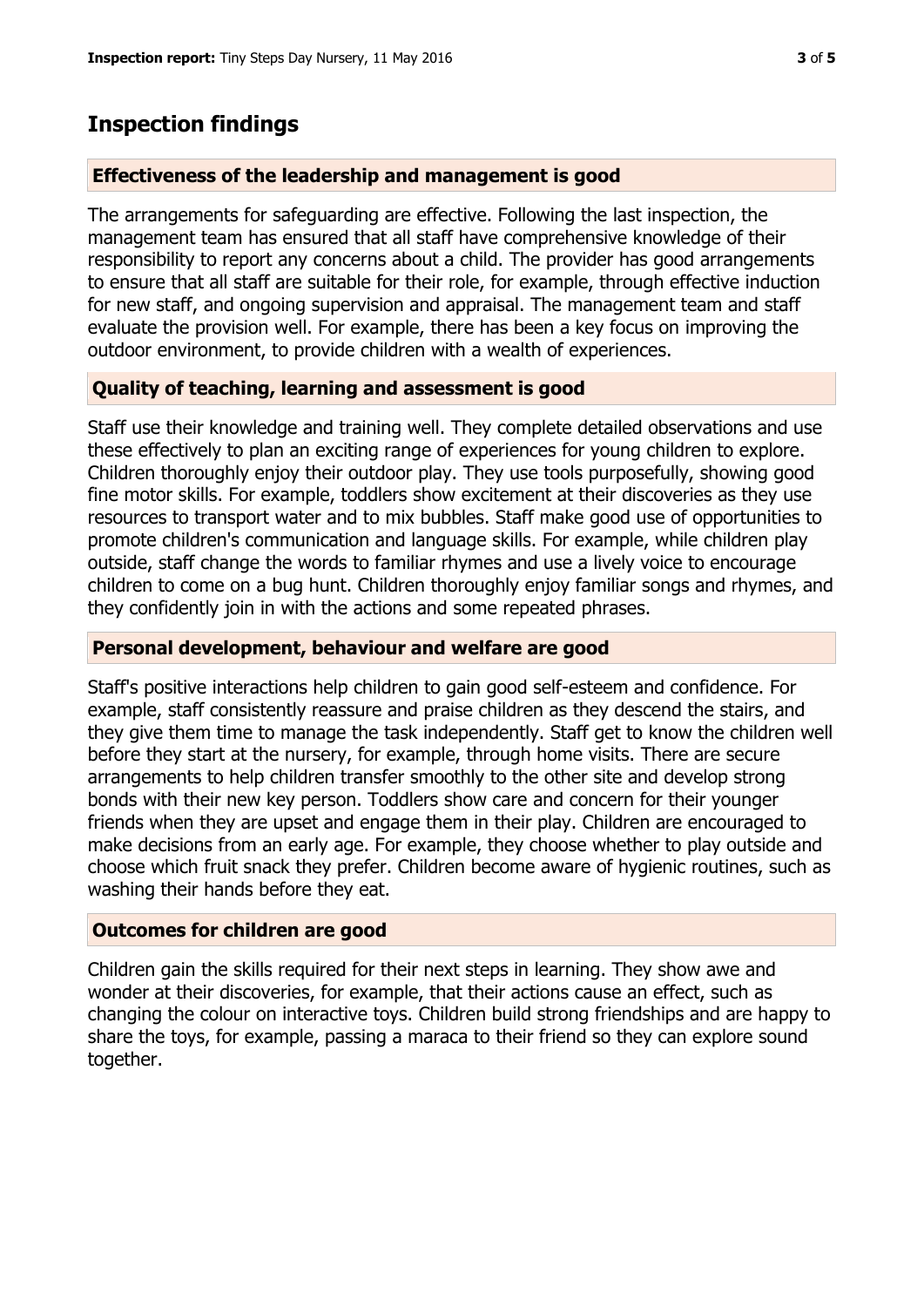# **Setting details**

| Unique reference number            | EY453355                                               |  |
|------------------------------------|--------------------------------------------------------|--|
| <b>Local authority</b>             | <b>Bristol City</b>                                    |  |
| <b>Inspection number</b>           | 1028753                                                |  |
| <b>Type of provision</b>           | Full-time provision                                    |  |
| Day care type                      | Childcare - Non-Domestic                               |  |
| <b>Registers</b>                   | Early Years Register, Compulsory Childcare<br>Register |  |
| <b>Age range of children</b>       | $0 - 2$                                                |  |
| <b>Total number of places</b>      | 20                                                     |  |
| <b>Number of children on roll</b>  | 24                                                     |  |
| <b>Name of provider</b>            | Tiny Steps Day Nursery Ltd                             |  |
| <b>Date of previous inspection</b> | 29 May 2013                                            |  |
| <b>Telephone number</b>            | 07952021621                                            |  |

Tiny Steps Day Nursery is split between two premises. The provider registered the baby unit in a self-contained, converted house in 2012. It is a privately owned nursery situated in the Speedwell area of Bristol. The nursery is open each weekday from 7.30am until 6pm, all year round. The nursery employs a manager to oversee the running of both sites. She holds an early years qualification at level 3. She is supported by four members of staff in the baby unit; of these, one holds an early years qualification at level 6, two hold early years qualifications at level 3 and one holds an early years qualification at level 2.

This inspection was carried out by Ofsted under sections 49 and 50 of the Childcare Act 2006 on the quality and standards of provision that is registered on the Early Years Register. The registered person must ensure that this provision complies with the statutory framework for children's learning, development and care, known as the Early Years Foundation Stage.

Any complaints about the inspection or the report should be made following the procedures set out in the guidance 'Complaints procedure: raising concerns and making complaints about Ofsted', which is available from Ofsted's website: www.gov.uk/government/organisations/ofsted. If you would like Ofsted to send you a copy of the guidance, please telephone 0300 123 4234, or email enquiries@ofsted.gov.uk.